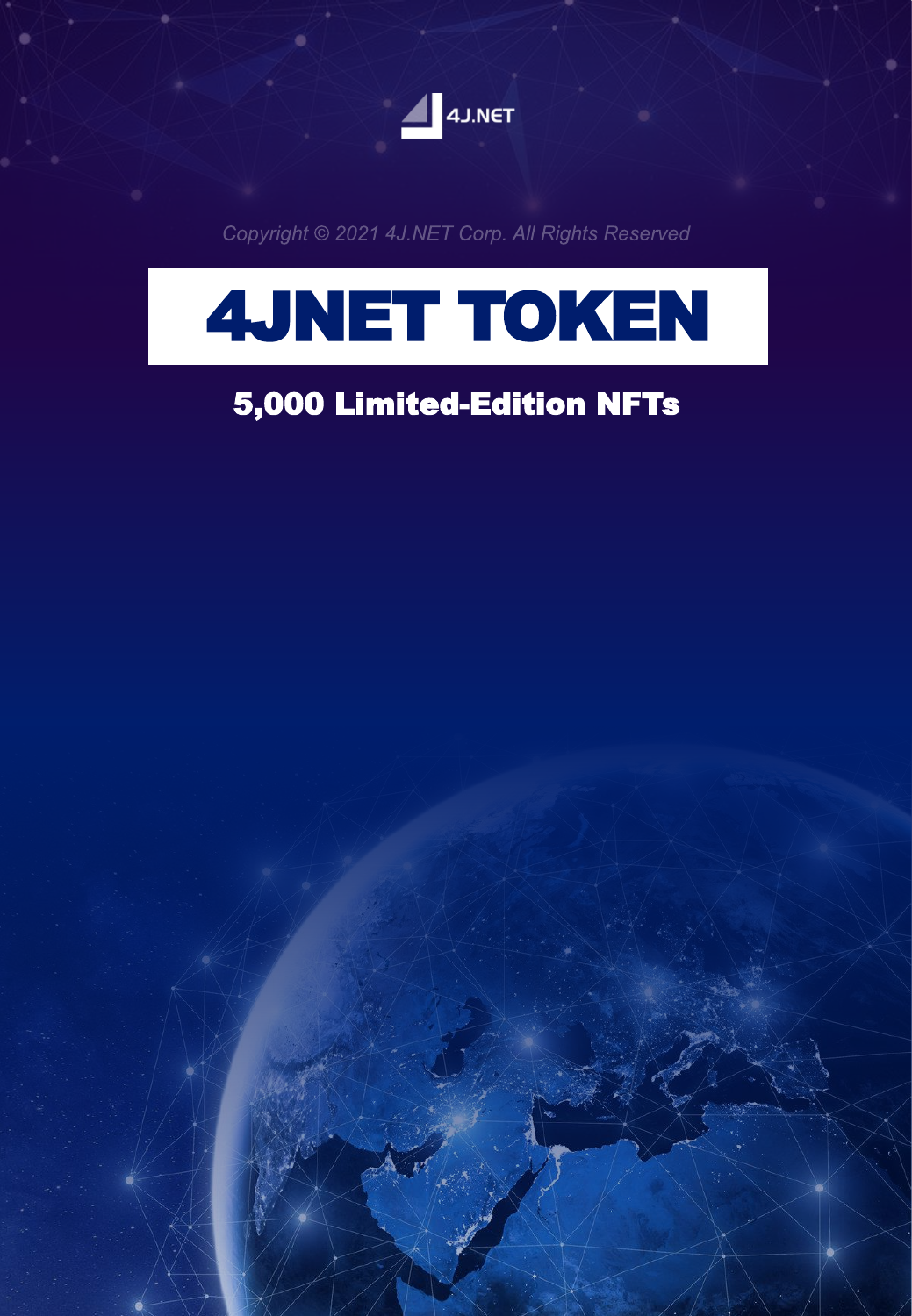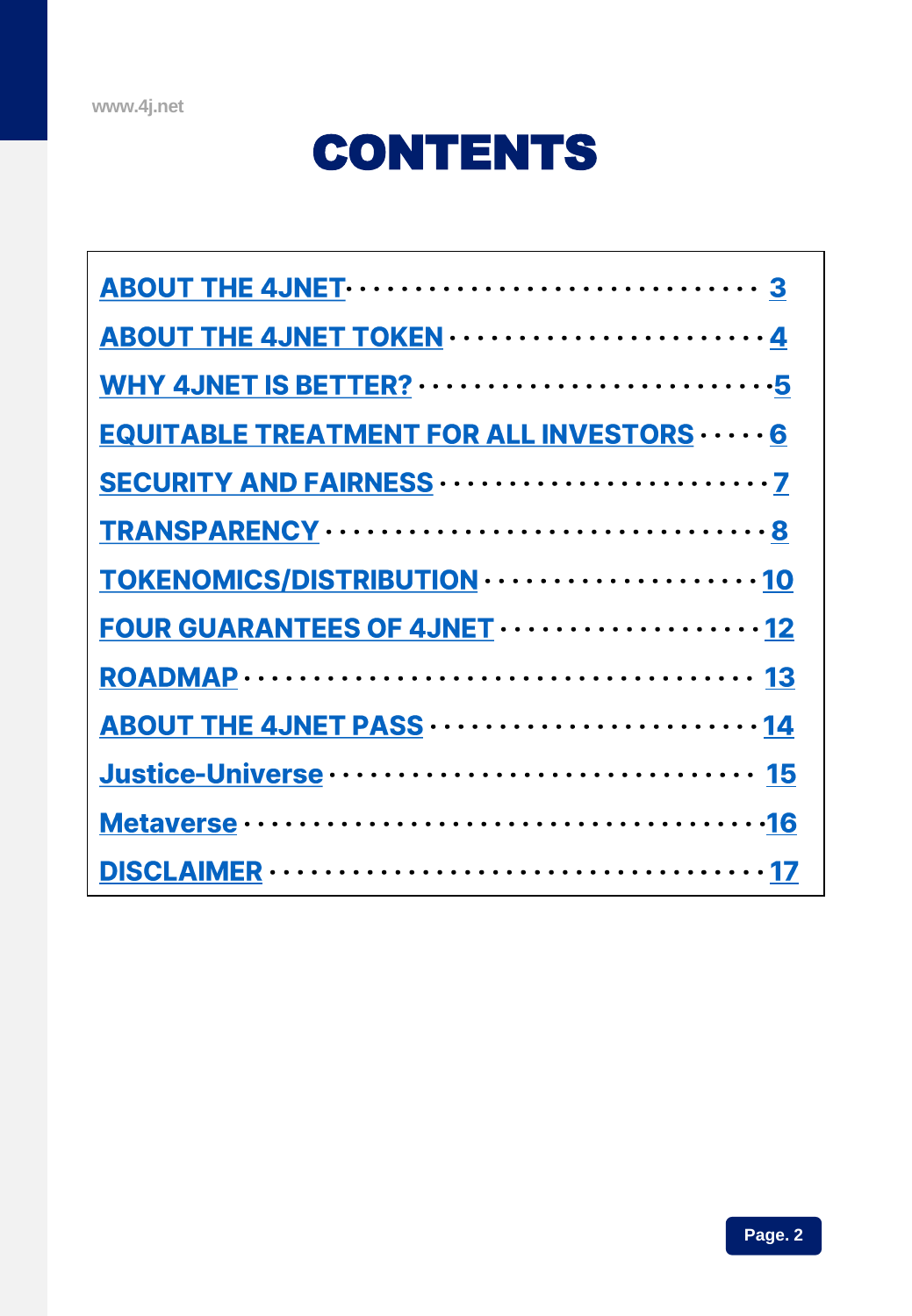<span id="page-2-0"></span>

For most of blockchain white papers are exaggerated. It is used to collecting investment with a good imagination of the future. Those kind of overstated paper does not fit into our purpose. Because we want to create fair rules and delivering the facts.

Besides, we would like to disclose the white paper right before the launch to not disturbing your decision makings.

It diminishes the contents of the unexecuted part as much as possible.

4Jnet Technology Limited built 'Justice-Universe'<sup>1</sup> of Metaverse<sup>2</sup> platform that puts fairness priority.

Metaverse platform from many companies still exists in PPT. We expect that it will take at least decade to meet the PPT to be completed.

We are creating a protocol that allows numerous developers to participate.

It will update from simple rules to complex rules by referring to the user's opinion.

Justice-Universe will deal with the elements of politics and economy and combine voting, parliament, country, and cryptocurrency issuance.

In January 2022, we would like to introduce the Justice-Universe.

1. The official name of 4jnet technology limited's metaverse platform

2. The metaverse (a [portmanteau](https://en.wikipedia.org/wiki/Portmanteau) of ["meta-](https://en.wikipedia.org/wiki/Meta)" and ["universe](https://en.wikipedia.org/wiki/Universe)") is a hypothesized iteration of the [internet,](https://en.wikipedia.org/wiki/Internet) supporting persistent online 3-D virtual environment[s\[1\]\[2\]](https://en.wikipedia.org/wiki/Metaverse#cite_note-1) through conventional personal computing, as well as [virtual](https://en.wikipedia.org/wiki/Virtual_reality) and [augmented reality](https://en.wikipedia.org/wiki/Augmented_reality) headsets[.\[3\]\[2\]](https://en.wikipedia.org/wiki/Metaverse#cite_note-:62-3) Metaverses, in some limited form, are already present on platforms like [VRChat](https://en.wikipedia.org/wiki/VRChat) or video games like [Second Life](https://en.wikipedia.org/wiki/Second_Life)[.\[4\]](https://en.wikipedia.org/wiki/Metaverse#cite_note-:0-4)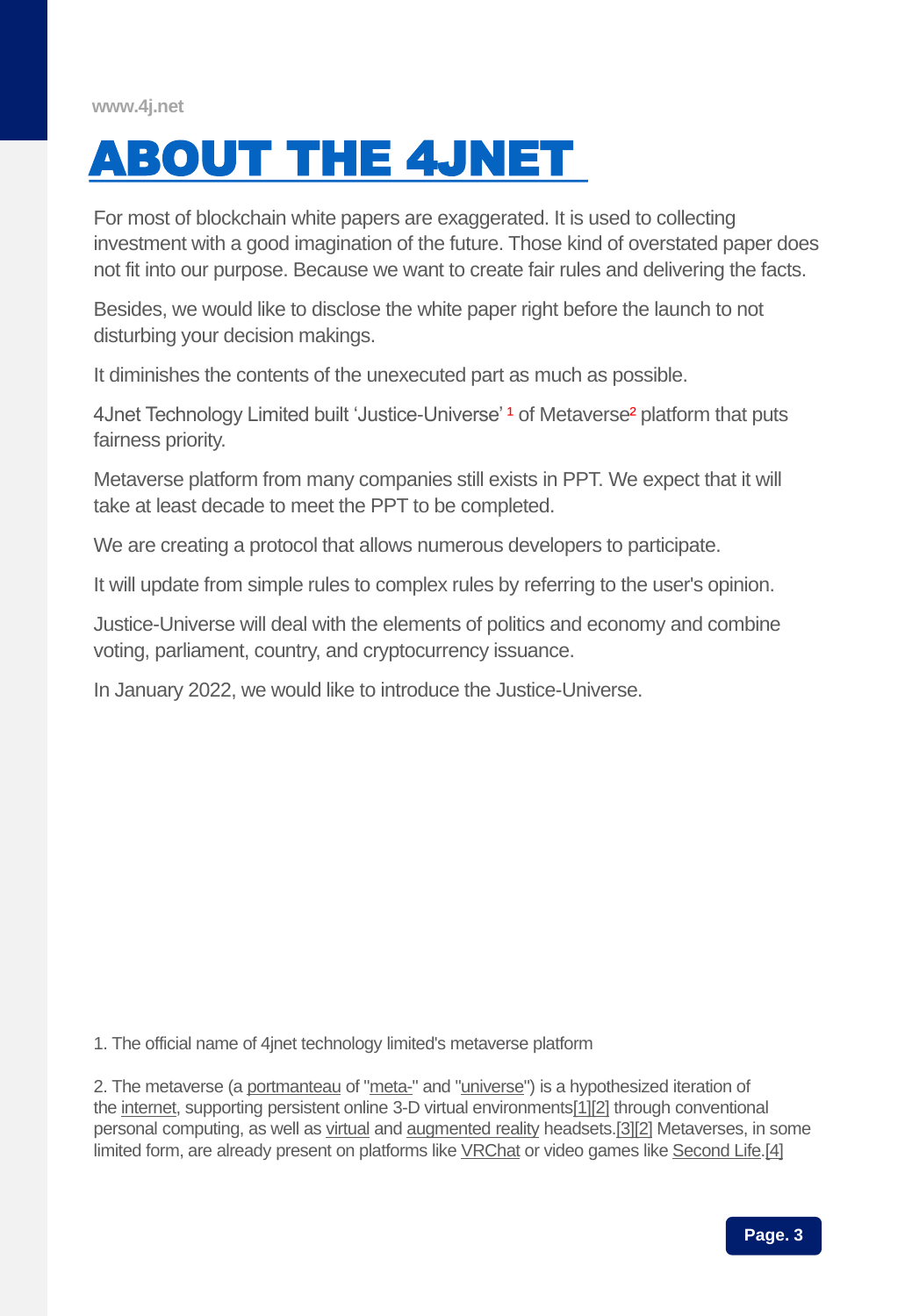### <span id="page-3-0"></span>[ABOUT THE 4JNET TOKEN](#page-3-0)

4jnet token is the base currency of Justice-Universe.

AMM<sup>3</sup> rules are required to list tokens and created the first pair on Dex <sup>4</sup> exchange.

The beginning price will be determined due to the first pair price. When all the additional tokens that are not issued are put into the LP.

The starting price will be the lowest price. Therefore, the first buyer will make a huge profit. The price may increase by 10,000, 100,000, even 1 million times compared to the starting price.

However, the first buyer is not a regular user. In general, they are development teams or people around them.

If the token price rises the first buyer take massive amount of profit and then sell all of the tokens or remove the LP.

In order to fundamentally prevent this unfairness, the launch time was disclosed in advance. Also black hole address is given so that LP cannot be removed.

The pre-announcement of the release time is intended to ensure that everyone has equal opportunity at the lowest price.

When transferring a 4jnet token, the initial fee is 90%. 6% will distribute as a dividend in proportion to the amount held by token owners. The rest of them will automatically be accumulated in the pool through sales. The fee is multiplied by 0.999 in each transaction. Accordingly, as the number of transactions increases, the charge gradually decreases. It will be reduced to a minimum of 10%.

#### 3. Automated Market Makers

4. Decentralized exchanges (DEX) are a type of [cryptocurrency exchange](https://en.wikipedia.org/wiki/Cryptocurrency_exchange) which allows for direct [peer-to-peer](https://en.wikipedia.org/wiki/Peer-to-peer) [cryptocurrency](https://en.wikipedia.org/wiki/Cryptocurrency) transactions to take place [online](https://en.wikipedia.org/wiki/Online) securely and without the need for an [intermediary.](https://en.wikipedia.org/wiki/Intermediary)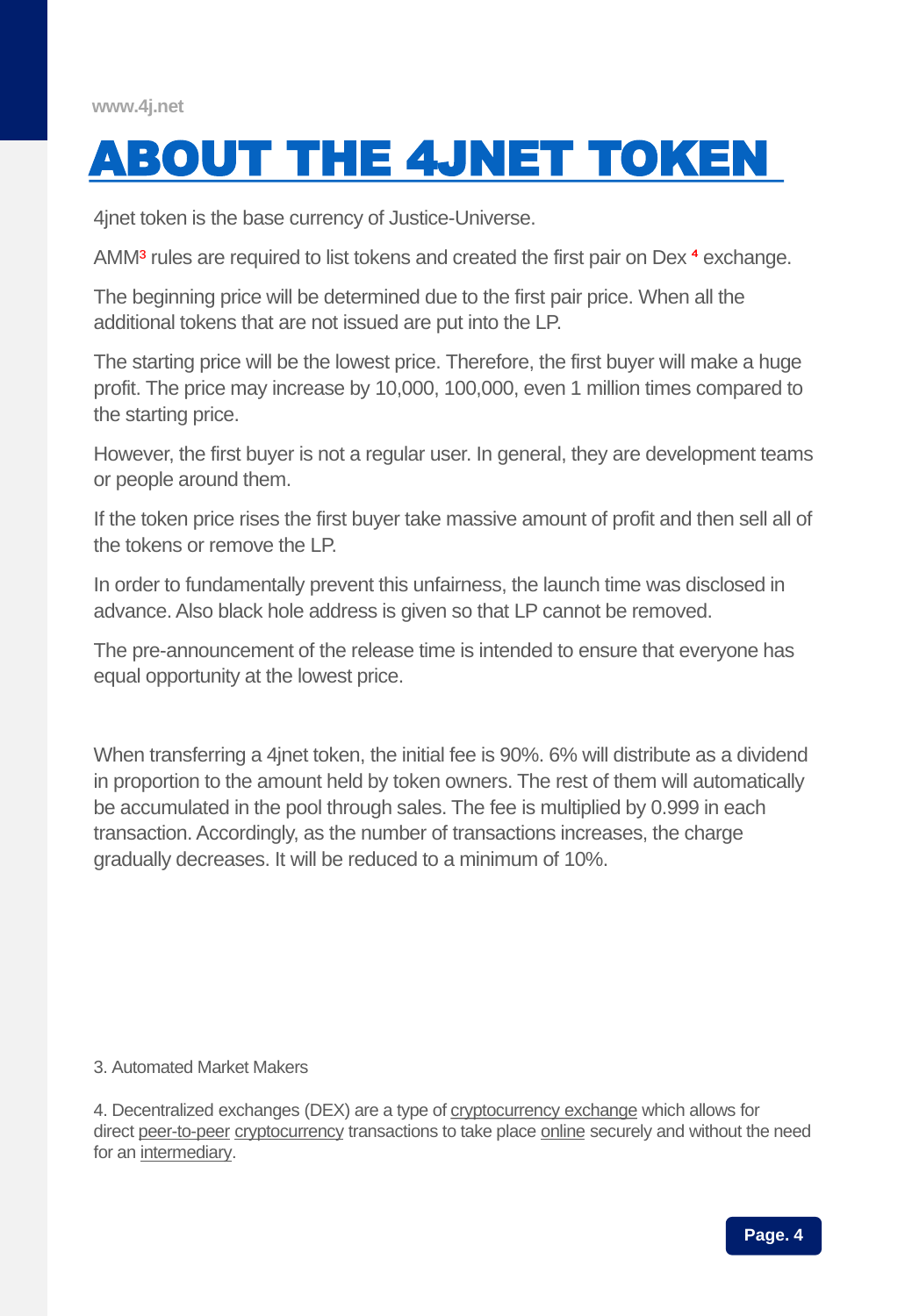<span id="page-4-0"></span>

#### 1.Liquidity is permanently preserved by incineration of the recovery rights in the liquid wallet.

(vs SAFEMOON⁵)

2.The fee rate for adding liquidity is entirely controlled by the contract.

3.Handling fees mapped to dividends of all currency holding addresses are set as an immutable constant.

4.The authority to the privileged address of the 4JNET project owner account is destroyed at the black hole address.

5.Set the maximum number of transactions for each transaction to 1% of the total issuance.

6.Realize the owner's profit by issuing 4JPASS that integrates the functions of NFT.

|                  | Total circulation of NFTs is capped at 5,000<br>while all holders enjoy a reduced 3%<br>service charge.      |                  | Total circulation of tokens (upper limit) is<br>astronomical-equal to all the atoms in<br>1,000,000 galaxies.   |
|------------------|--------------------------------------------------------------------------------------------------------------|------------------|-----------------------------------------------------------------------------------------------------------------|
| P<br>R<br>O<br>S | Founding team does not hold any tokens or<br>have access to investor's funds as per<br>smart contract.       | C<br>Ο<br>N<br>s | 50% of tokens are held by its founding<br>team who could crash the market at any<br>time.                       |
|                  | Technical capabilities reflect an elite core<br>team from enterprises such as Oracle,<br>Microsoft, and IBM. |                  | Technical capabilities are questionable<br>with copied smart contracts containing<br>spelling and other errors. |

5. Safemoon is a cryptocurrency token created in March 2021 on the Binance Smart Chain blockchain. Its market cap valuation as of October 2021 is \$3,646,766,397. See generally "SafeMoon," Wikipedia at https://en.wikipedia.org/wiki/SafeMoon.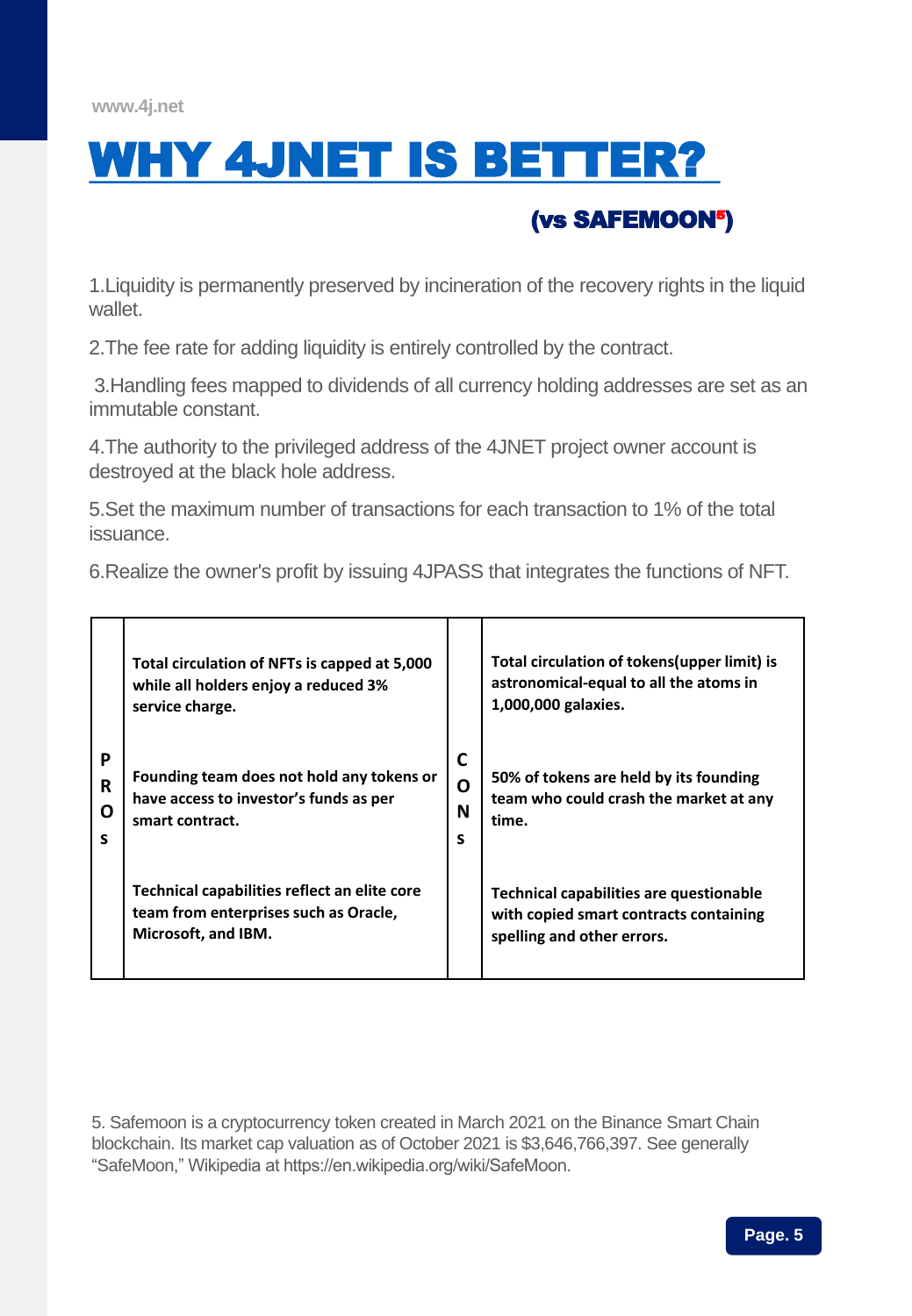# <span id="page-5-0"></span>[EQUITABLE TREATMENT](#page-5-0) [FOR ALL INVESTORS](#page-5-0)

**4JNET is** doing its best to treat all investors equally with fairness and equity throughout this project. The team does not want the project to work in favor of early investors alone, like many other projects floating in cryptocurrency space.

4JNET plans to make sure that the gap between earlier and later investors does not widen through the fee reduction mechanism. For all transactions performed on the blockchain. At the beginning 4JNET will charge you 90% gas fee as a service charge, and it will decrease to 10% within couple of hours. Through this, 4JNET will be able to maintain a stable process for tokens in the future.

- 6% will be distributed to all token holders
- Remainder to be transferred into a 4JNET liquidity pool

Furthermore, When transferring a 4jnet token, the initial fee is 90%. 6% of them are divided in proportion to the amount held by token owners, the rest is automatically accumulated in the pool through sales, and the fee is multiplied by 0.999 in each transaction. In summary, as the number of transactions increases, the fee gradually decreases. Fees will be reduced by 10%.

The initial 90% transaction fee will also work as a safety device. This is to prevent massive sales from continuing in the trading market as bots recklessly enter and start buying ultra-low prices. Transaction fees may fall to 10% within a few hours. Basically, this safety device is a measure to prevent a sudden change in the market.

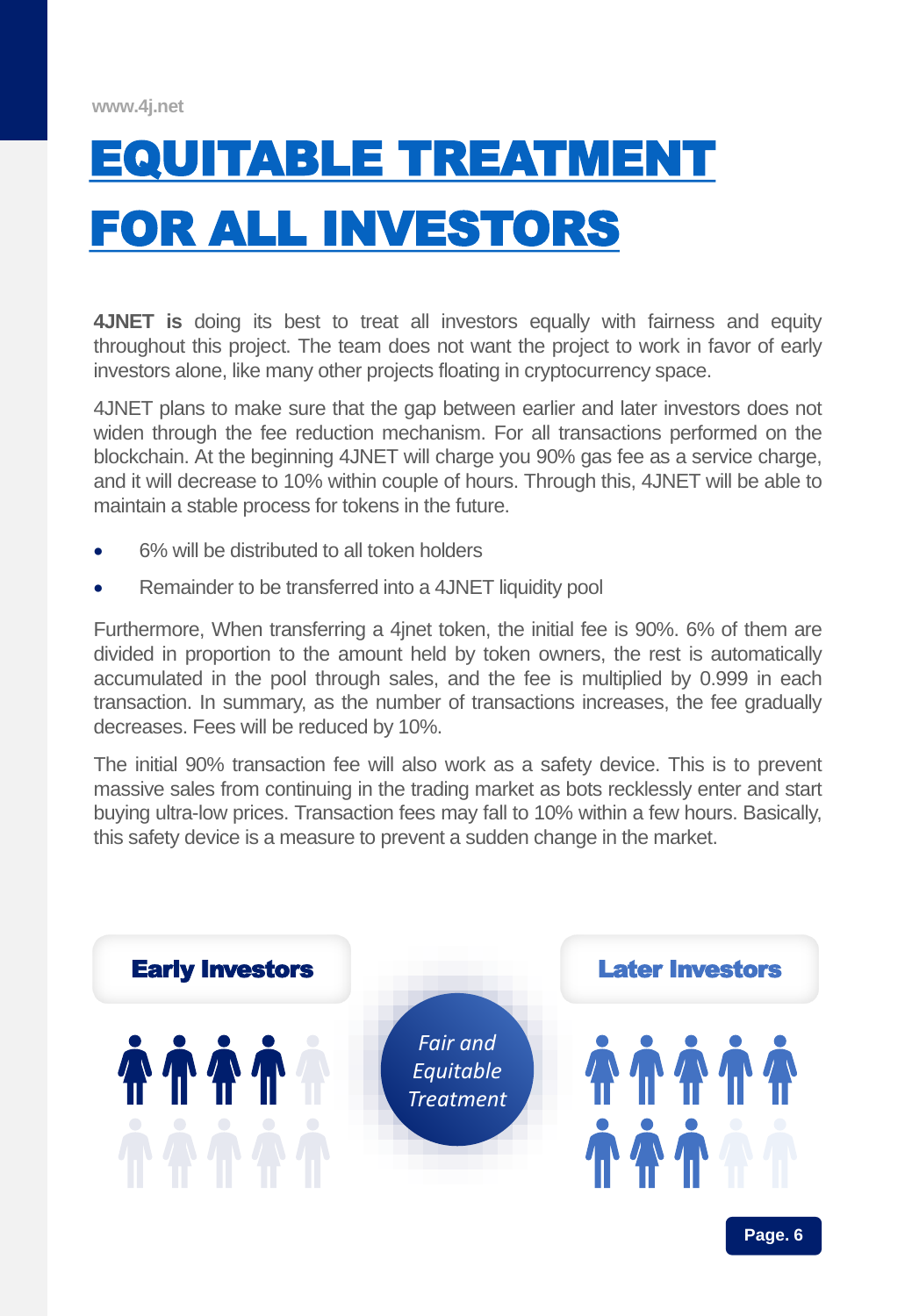## <span id="page-6-0"></span>[SECURITY AND FAIRNESS](#page-6-0)

4JNET is fully aware that security is a major concern when investing in cryptocurrencies. This is because there is no way to get back tokens once they have been transferred out. This makes the need for a secure platform all the more important. 4JNET was built with this overarching concern in mind.

The U.S. Money Services Business (MSB) license<sup>6</sup> issued by the Financial Crimes Enforcement Network of the United States Treasury Department is one of the most sought-after licenses in the digital currency trading space. All institutions that grant monetary exchange and sending services in crypto must have this license.

4JNET has been awarded this license by the United States Treasury. This has boosted 4JNET to the level of a trustworthy, first-class platform for global investors interested in earning returns from cryptocurrencies. It is the first De-Fi project to acquire a U.S. MSB license in line with this market shape and regulation.

Additionally, 4JNET has its smart contract audited by the world-leading blockchain network security firm CertiK<sup>7</sup>. CertiK is known for working with big platforms and blockchain ecosystems. They provide auditing services for industry lions like Binance, Huobi, OKEx, Ethereum, Terra, and Neo.

4JNET's liquidity certificate and contracts are also blocked into a black hole to promote perfect decentralization. The true liquidity of its core engine will ensure that long-term holders see the most benefits. A development that is yet to be seen in the token industry today.

6. With few exceptions, each money services business (MSB) must register with the United States Department of the Treasury. Registration of an MSB is the responsibility of the owner or controlling person of the MSB. The term "money services business" includes any person doing business, whether or not on a regular basis or as an organized business concern, in one or more of the following capacities: (1) Currency dealer or exchanger; (2) Check casher; (3) Issuer of traveler's checks, money orders or stored value; (4) Seller or redeemer of traveler's checks; money orders or stored value; (5) Money transmitter; or (6) U.S. Postal Service. See generally "Money Services Business Definition," Financial Crimes Enforcement Network at https://www.fincen.gov/moneyservices-business-definition.

7. CertiK was founded in 2018 by professors from Yale University and Columbia University. It is a pioneer in blockchain security—utilizing best-in-class AI technology to secure and monitor blockchain protocols and smart contracts. CertiK's mission is to secure the cyber world starting with blockchain. CertiK applies cutting-edge innovations from academia into enterprise, enabling mission-critical applications to be built with security and correctness. See generally CertiK at https://www.certik.io/.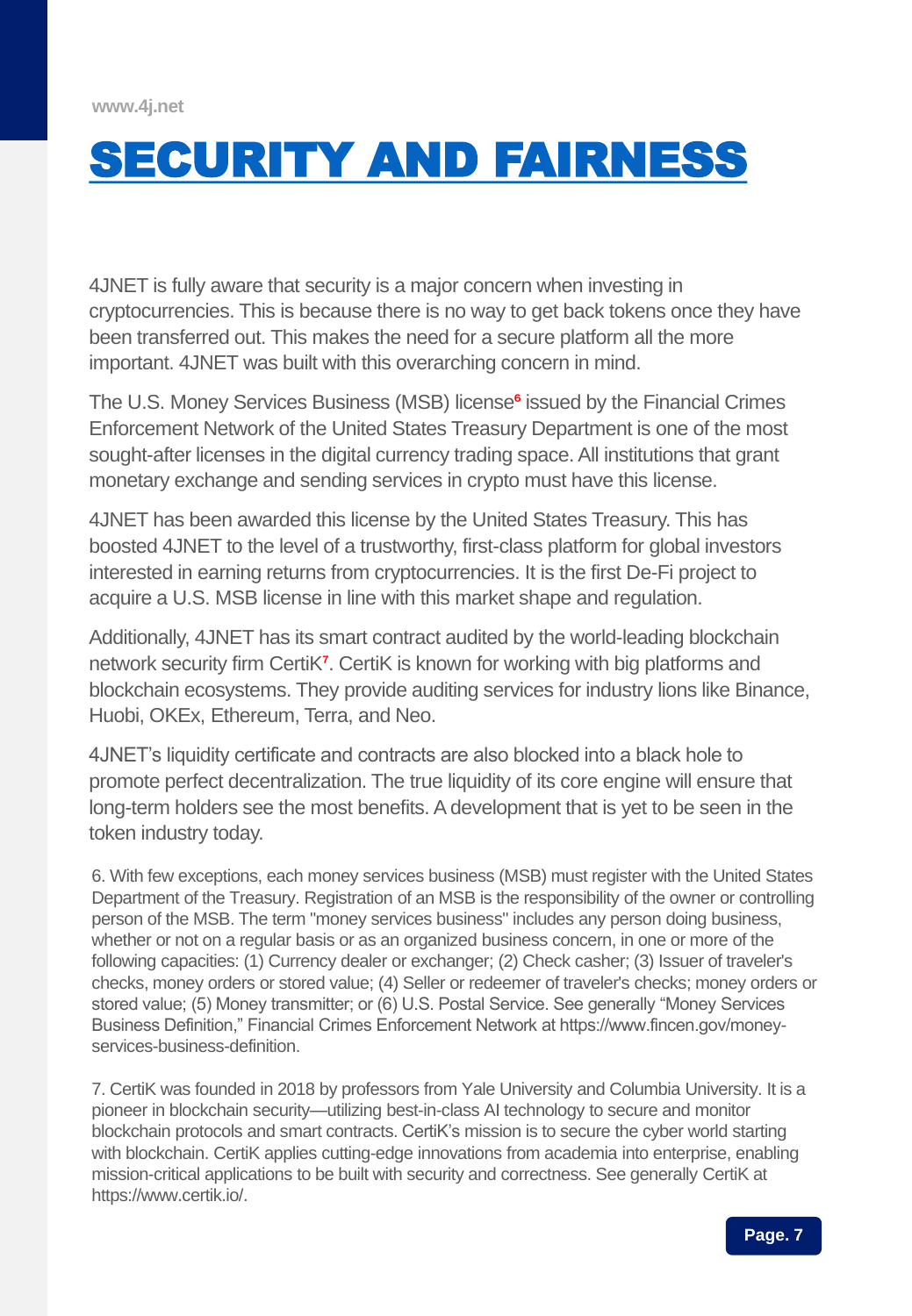<span id="page-7-0"></span>

### **Two Major Mechanisms For Ensuring Security and Fairness**



**Page. 8**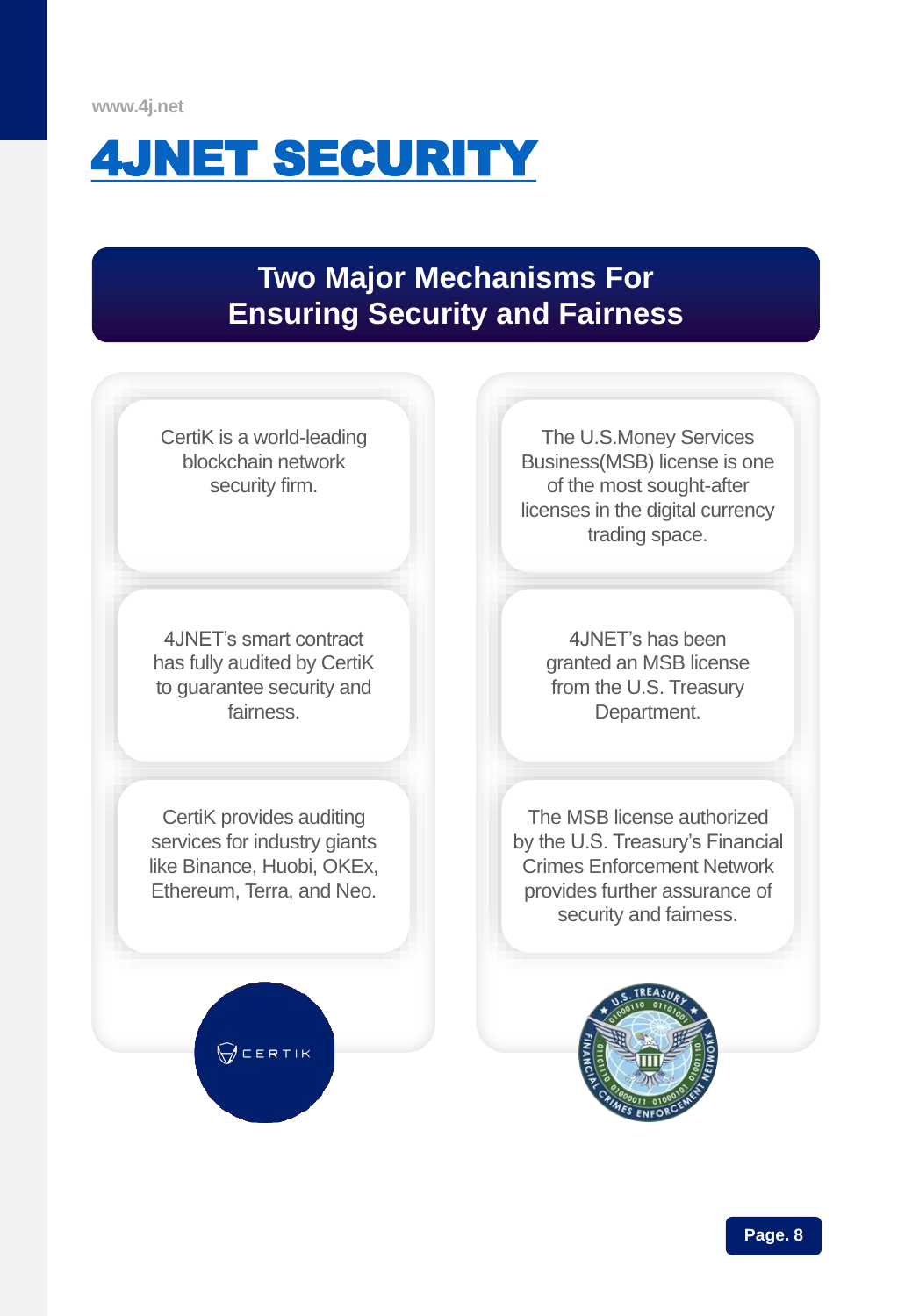<span id="page-8-0"></span>

Transparency and open source is the name of the game. 4JNET strives to provide investors with long-lasting projects and maintains transparency in how to invest.

A limited edition NFT of 4JNET was released on October 20, 2021. A total of 5,000 limited edition NFTs will be sold in advance. This will be carried out prior to the official token launch scheduled for December 1, 2021.

The performance of the presale will not in any way affect the scheduled December 1, 2021 launch. 4JNET will proceed with the token launch regardless of whether the presale goal is met.

The NFTs sold to holders during the presale will account for 30% of all tokens on the December 1, 2021 launch. NFT holders will be able to claim 30% of all tokens after the launch and then unlock 2% of tokens every day after. As long as they hold their NFTs, they will be eligible to receive 2% of tokens every day going forward.

Moreover, holding the NFTs entitles the holders to a 3% decrease on all service charges.

Finally, the 4JNET team will not hold any 4JNET tokens. The funds raised from the presale will go towards advertising on social media platforms like Facebook, Twitter, YouTube, and key opinion leaders (KOLs) in the industry.

Through open source, 4JNET tokens are being developed transparently and they hold unlimited potential for its investors.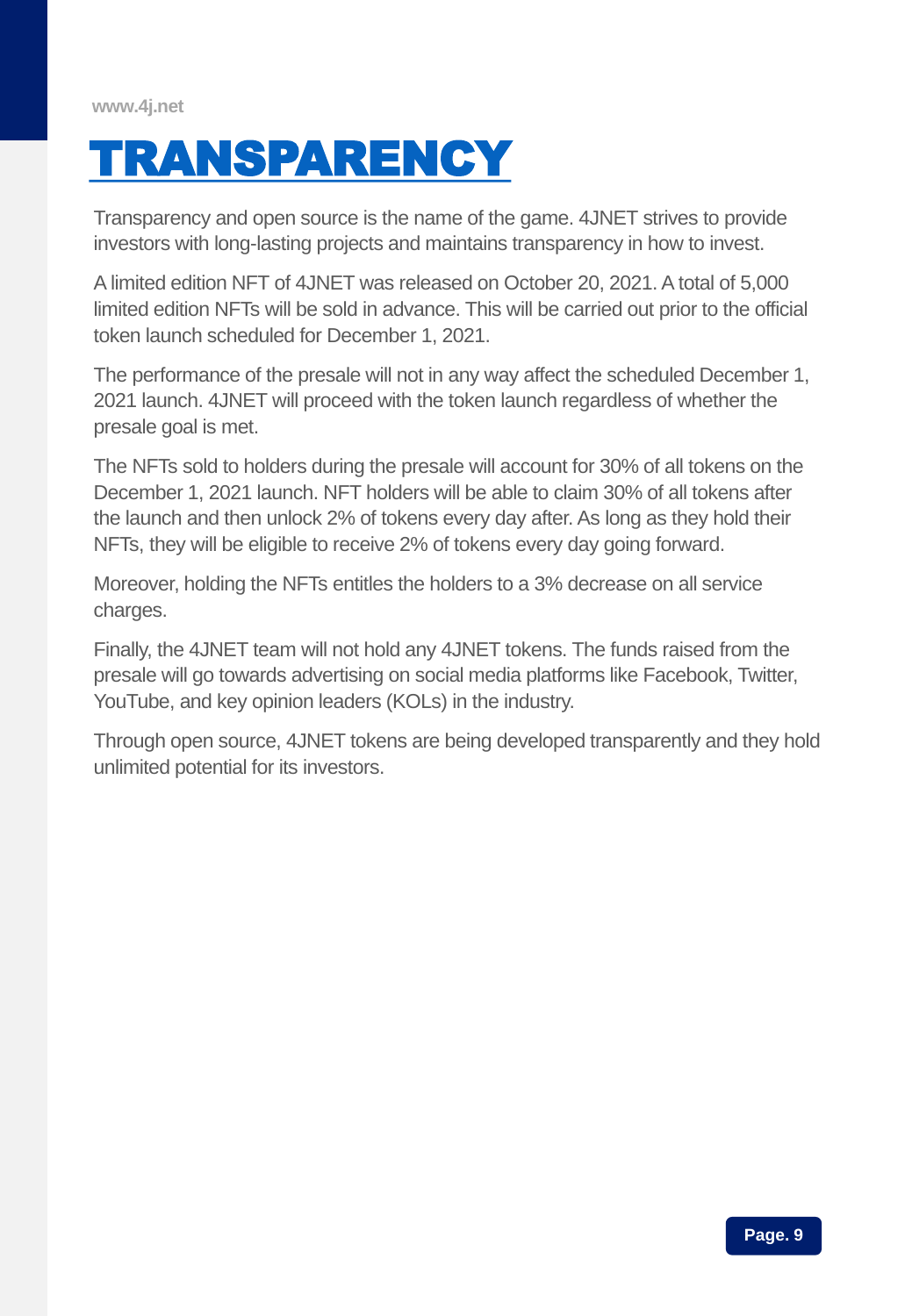## <span id="page-9-0"></span>[TOKENOMICS/DISTRIBUTION](#page-9-0)

4JNET has launched a series of limited-edition NFTs for its community. A total of 5,000 NFTS will be minted and sold before the scheduled launch of the token on December 1, 2021. If the NFT is sold out in advance, the countdown will be updated to 72 hours.

- 4JNET's initial transaction fee is 90%
- For each transaction, the current transaction fee will become \*0.999
- Transaction fee will be reduced to 10% at most
- Transaction fee broken down as follows: 6% used as dividend and the remaining part will be sold and repurchased to liquidity

After the project officially kicks off, all NFT holders can claim 30% of all tokens issued and unlock 2% each day. NFT holders save 3% commission on transactions.

There will be a 10% airdrop volume with a 30% split payment. The amount of the drop is automatically incinerated after the airdrop.

Also, the initial liquidity certificated added by 4JNET will be transferred to the blackhole. Verification of this can be viewed at BscScan through the following link:

[https://bscscan.com/tx/0x35750d0597dfe2309fa7177bf532f8333cc8ed3238efda4197](https://bscscan.com/tx/0x35750d0597dfe2309fa7177bf532f8333cc8ed3238efda4197a6aab0a443f8b6) a6aab0a443f8b6

To sum up, purchasing an NFT will provide users with several benefits:

- NFT holders can claim more than 60 billion 4JNET tokens
- NFT holders will enjoy a reduction of 3% service charge
- NFT holders can trade NFTs freely and all interests will be transferred along with them

4JNET will also introduce a decreasing service charge mechanism to stabilize prices. Specifically, 90% of initial transaction amounts will be used as the service charge going down in stages to a final 10% commission. This will narrow the gap between early investors and late investors.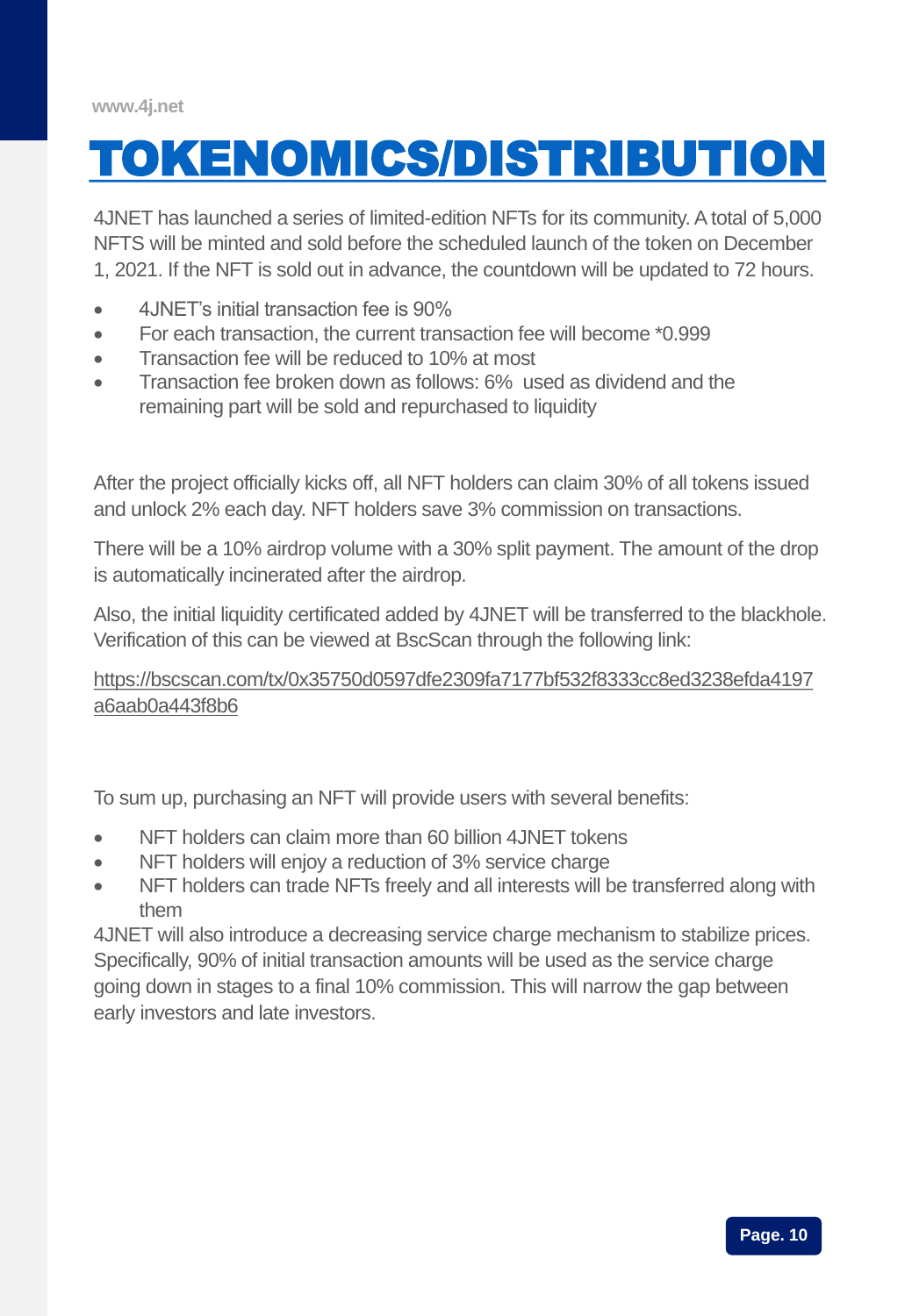### <span id="page-10-0"></span>[Tokenomics](#page-10-0)

As mentioned, 6% will be distributed to all token holders through tokens. A portion of the remaining part (4%) will be automatically transferred into the liquidity pool as a smart contract constraint. The remainder will be burned. The below table provide information about the new 4JNET token.



| <b>Token Name</b>          | 4JNET                                              |
|----------------------------|----------------------------------------------------|
| <b>Token Symbol</b>        | 4JNET                                              |
| <b>Type</b>                | <b>Binance Smart Chain (BSC)</b>                   |
| <b>Total Supply</b>        | 1,000,000,000,000,000                              |
| <b>Contract</b>            | 0xbfb1a68962Fb4ED040FD3a0a71dC2C2015BCc667         |
| <b>Token Distribution*</b> | 50% LP<br>30% NFT<br>2% Airdrop<br><b>18% Burn</b> |

\*After airdrop distribution, remaining tokens will be automatically burned as per smart contract.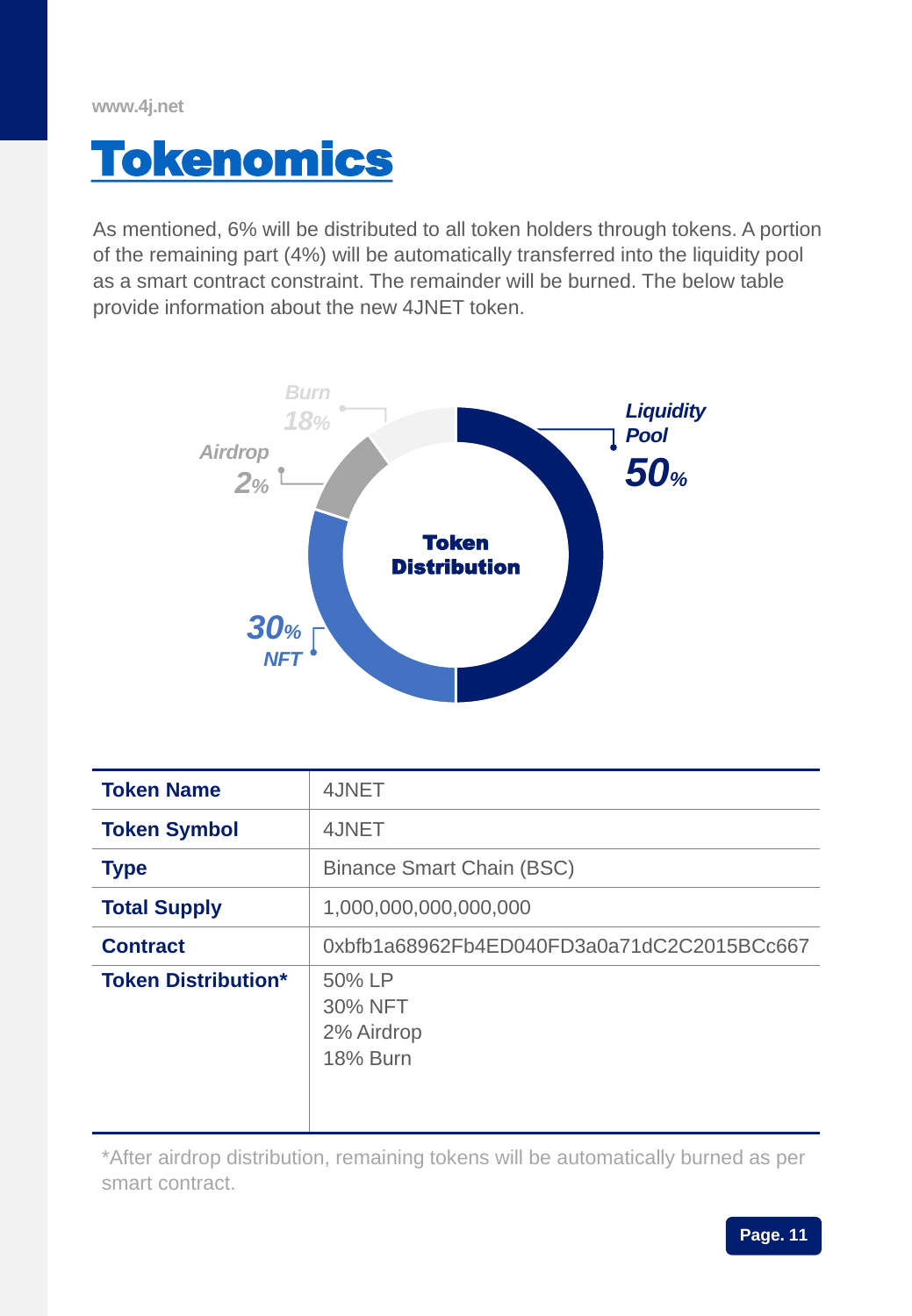# <span id="page-11-0"></span>[FOUR GUARANTEES](#page-11-0) [OF 4JNET](#page-11-0)

#### **Below are the four major promises underlying 4JNET and this unique project**

1. Providing for security and trust in this project is an overarching concern—4JNET has been issued an MSB license from the U.S. Department of the Treasury allowing the foundation to legally engage in activities such as initial coin offerings (ICOs), initial exchange offerings (IEOs), and cryptocurrency trading.

2. Ensuring transparency is another major quality—all business logic of 4JNET is made through smart contracts with full access to contract addresses and codes which are open sourced.

3. Full auditing of critical contract elements—4JNET passed the audit of a prominent blockchain security company CertiK. All critical contract elements are guaranteed for security and fairness.

4. Total fairness for all investors—this project's unique design and mechanisms put everyone on a level playing field through the effective application of decentralized finance (De-Fi). 4JNET's unique mechanisms effectively curbs the token oligarchs and centralized holding of tokens.

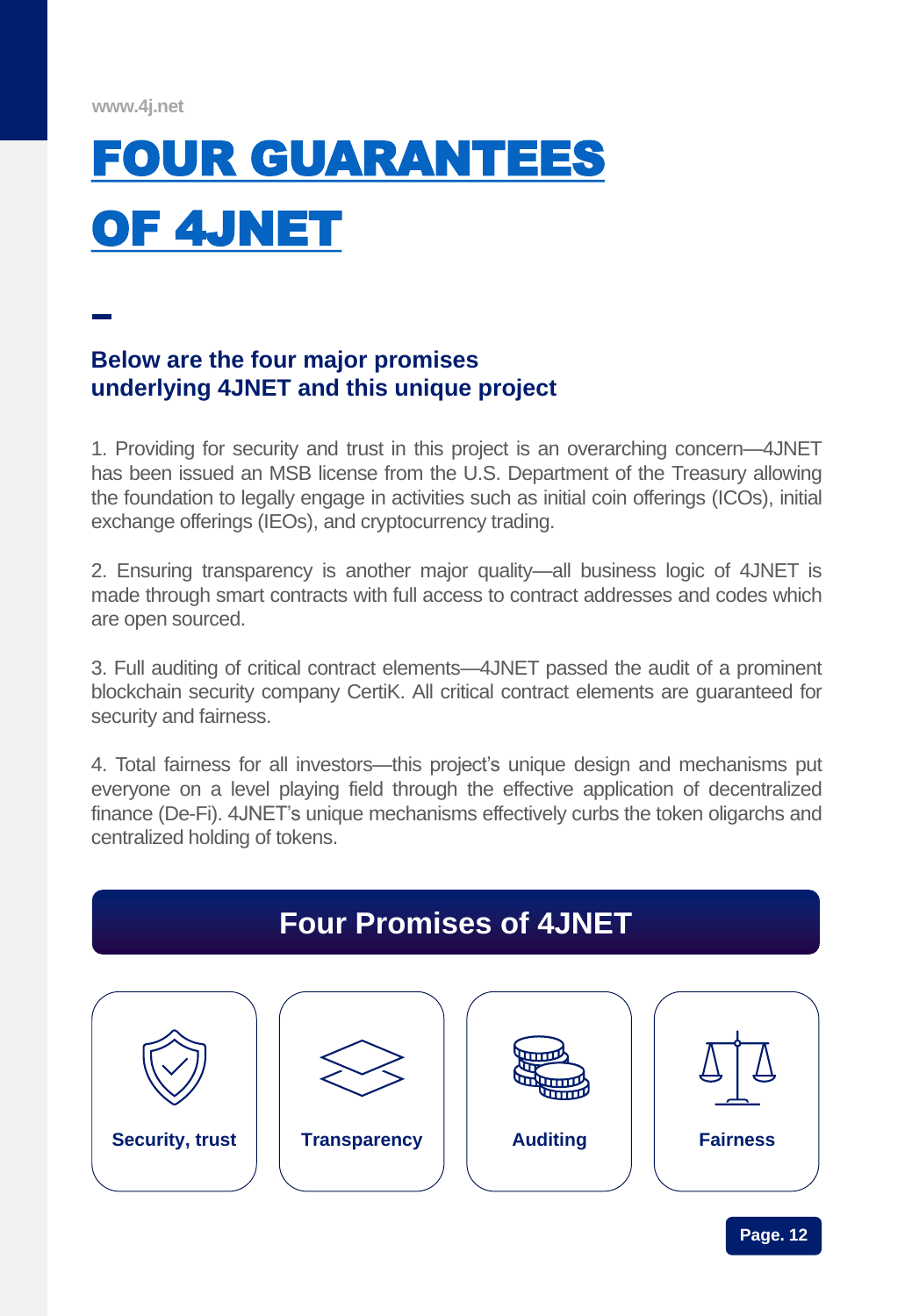<span id="page-12-0"></span>

Below is a high-level roadmap for this crypto/NFT project.

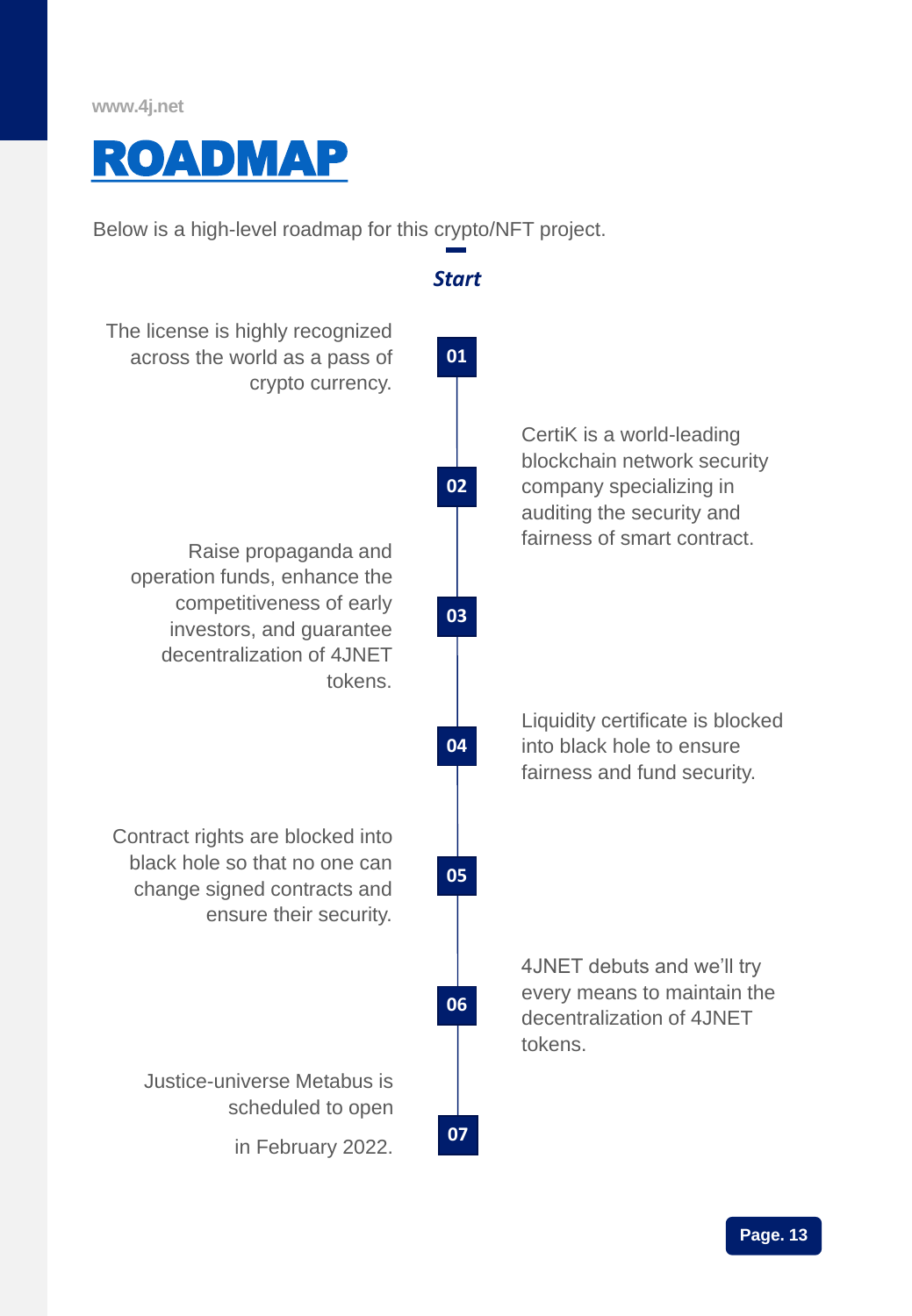<span id="page-13-0"></span>

4j pass is the only proof of authority to create an identity of Justice-Universe, and identity creation maintains a subordinate relationship with 4jpass.

The more users participate, the more fairness is proven and the concept of Decentralized will be stronger.

Therefore, we launched a pre-sale for 4j pass to gain more promotional and operating costs.

The 4j pass was created as a random image, and the images are stored in IPFS<sup>8</sup>. Accordingly, the link of each image is stored in the blockchain of the 4j pass.

4jpass receives a total of 60 billion 4jnet tokens, 2% every day.

The project is scheduled to debut on December 1, 2021.

8. InterPlanetary File System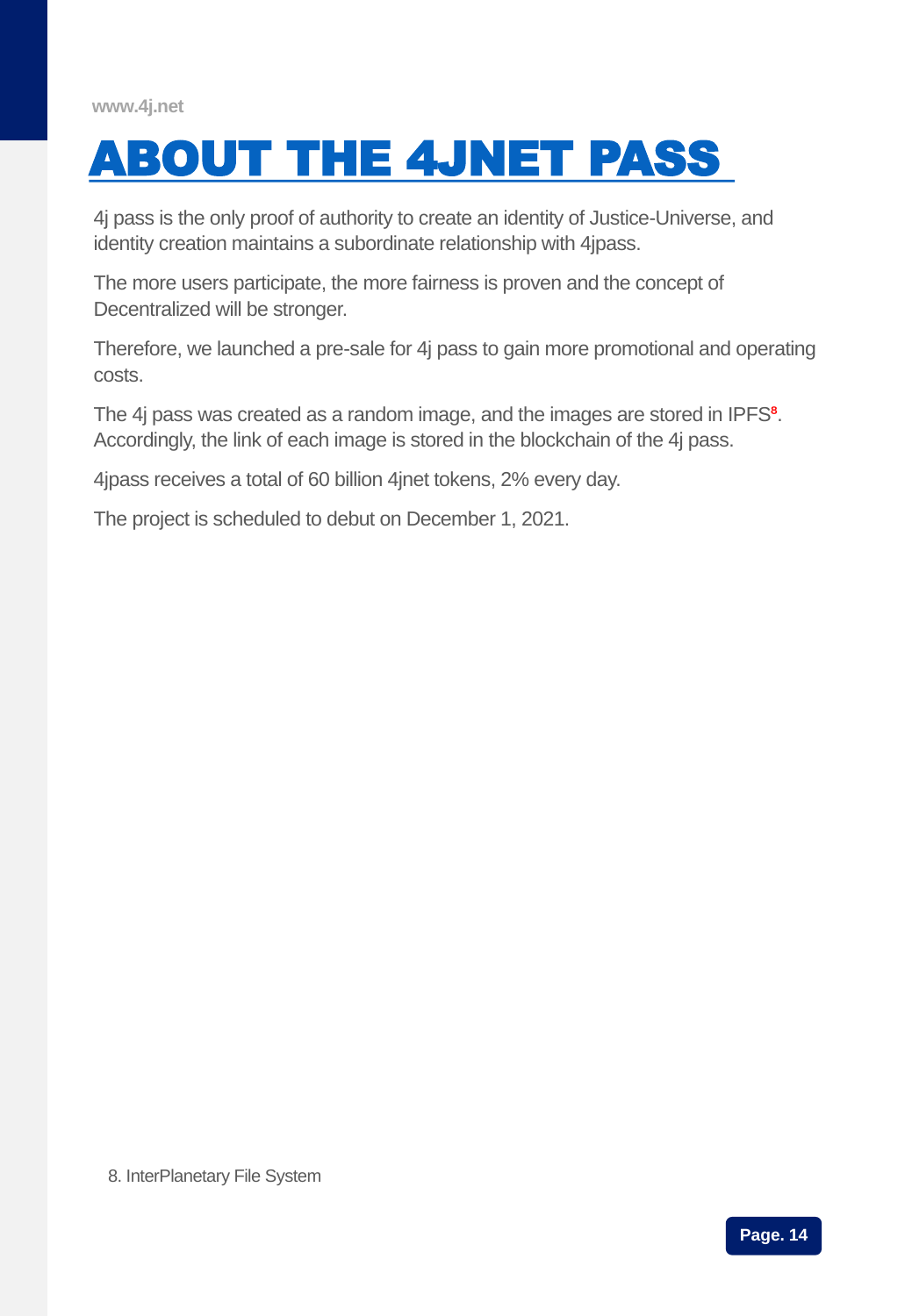<span id="page-14-0"></span>



- Within Justice-Universe, 4JPASS has its own territory (#0001-#5,000)
- Creating status for followers
- Create rules within territory.
- Specify the class of followers
- Writing an internal guide for everything including occupation, economy, politics, society, and military.
- It may interfere with other 4JPASS areas.



• A new follower has entered. (Payment for entry fee)



- 30% of the new inflow cost is automatically distributed to all existing followers.
- 50% of the cost is automatically sent to the 4JPASS holder
- 20% cost is automatically sent to  $4<sub>1</sub>$ .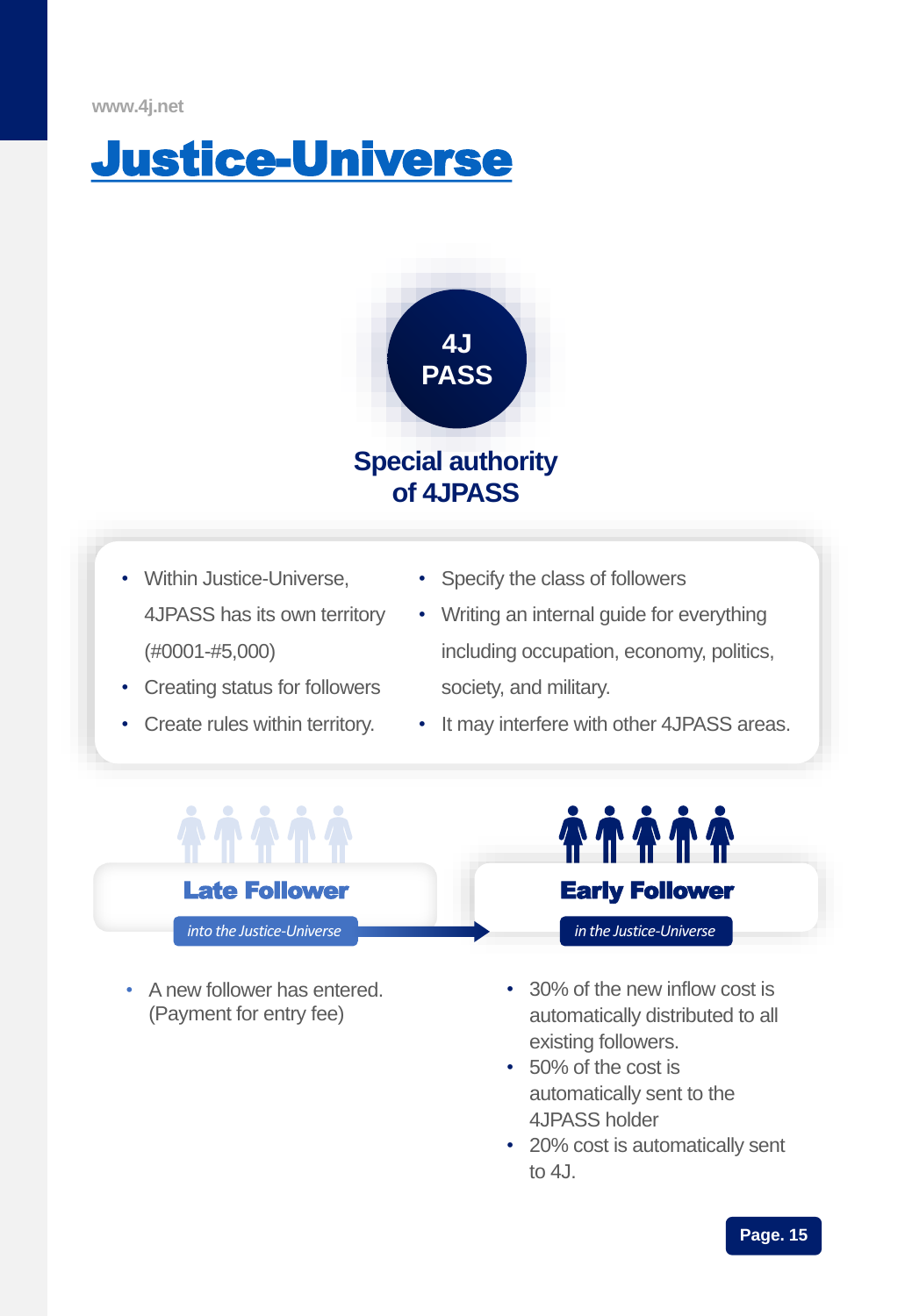<span id="page-15-0"></span>

step 1

With hundreds of billions of combinations formulas provided by Justice Universe, You can have your own nft character, which is the only one in the world.

This is to manufacture nft in an easy way.

Before creating your own nft, you will choose a 4jpass that can be attributed, and a certain 4j token is used for nft production, and the proceeds are divided into % ratios and distributed to each nft.

This nft is registered in ipfs to create my own nft, the only one in the world.

If you become a member of the selected 4jpass, you can share the profits of 4jpass that will be attributed to you and create forces in the future.

It is the starting point that certain forces will expand to enable influence in all areas of territory, economy, and culture within the metas world.

step 2

In order to include something that can be realized, it is currently being partially unreleased.

Our METAVERSE world will not be a structured reference.

It contains the items that will open in February 2022.

The white paper will be updated in real time.